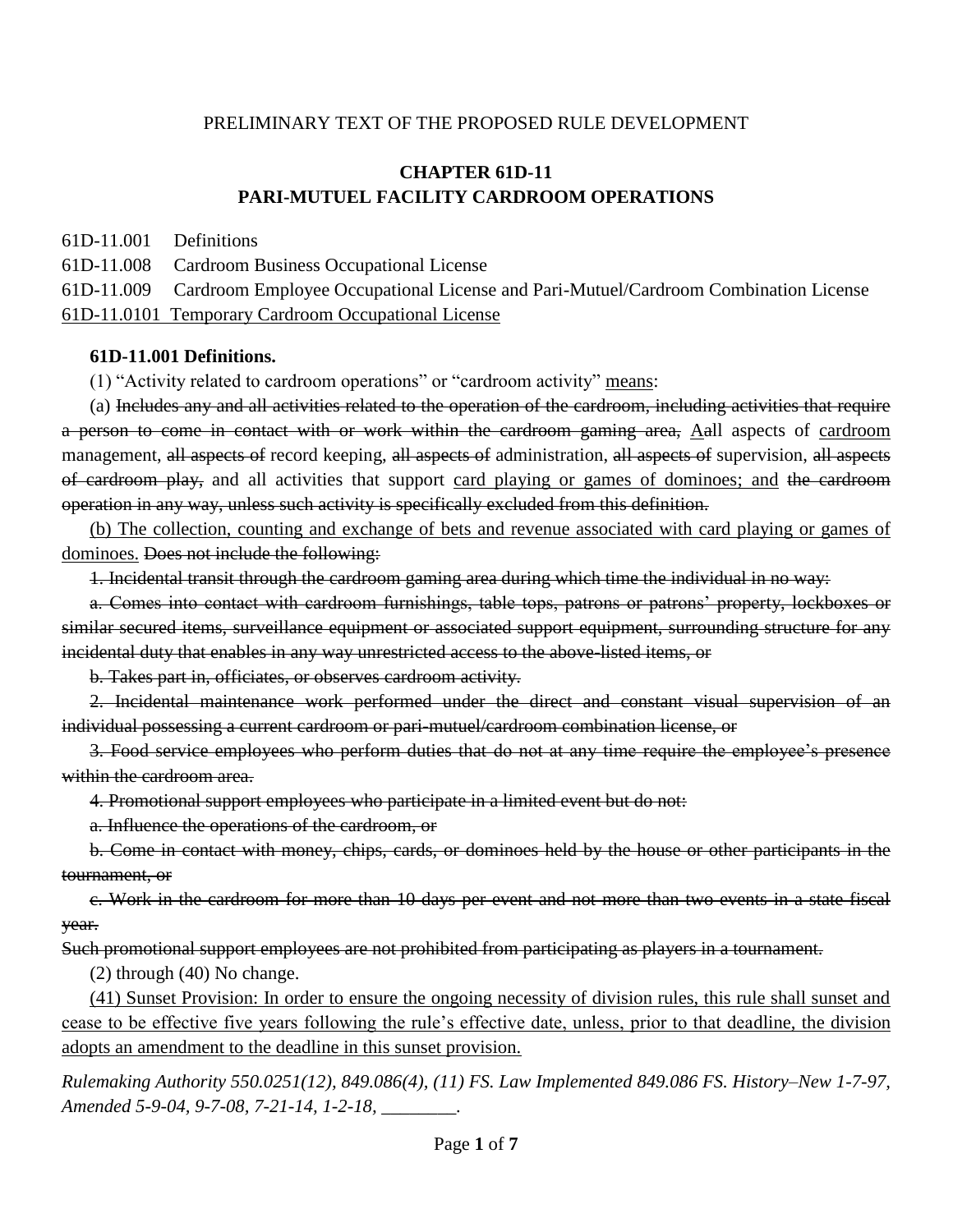### **61D-11.008 Cardroom Business Occupational License.**

(1) As part of the initial application or renewal for a cardroom business occupational license provided in Section 849.086, F.S., an applicant shall submit the following:

(a) To apply for an initial cardroom business license, Aa complete Form DBPR PMW-3130, Business Occupational License Application, adopted by reference in Rule 61D-5.001, F.A.C., which can be obtained at www.dbpr.state.fl.us/pari-mutuel-wagering/ [www.myfloridalicense.com/dbpr/pmw,](http://www.myfloridalicense.com/dbpr/pmw) or by contacting the Department of Business and Professional Regulation at 2601 Blair Stone Road, Tallahassee, Florida 32399- 1037.<del>1035;</del>

(b) To renew a cardroom business license, a complete Form DBPR PMW-3135, Business Occupational License Renewal Application, adopted by reference in Rule 61D-5.001, F.A.C., which can be obtained at [www.myfloridalicense.com/dbpr/pmw,](http://www.myfloridalicense.com/dbpr/pmw) or by contacting the Department of Business and Professional Regulation at 2601 Blair Stone Road, Tallahassee, Florida 32399-1035;

(b) $\left(\frac{e}{e}\right)$  The \$500.00 licensing fee for a three-year license.; and;

(c)(d) A complete set of fingerprints and the fingerprint fee for each officer, director and manager. Also, for businesses with shareholders, a complete set of fingerprints and the fingerprint fee for each shareholder holding 10 percent or more interest in the business. The complete set of fingerprints and the fingerprint fee submitted must comply with the following: A complete set of fingerprints for each officer, director, and shareholder holding 10 percent or more interest in the cardroom business on an applicant fingerprint card or via a live scan device, and the fingerprint processing fees as established by the Florida Department of Law Enforcement and the Federal Bureau of Investigation, upon initial application, and every three years thereafter.

1. Each set of fingerprints must be submitted to the division either on an FD-258 fingerprint card or via a livescan device. Each applicant sending fingerprints via a livescan device must provide the Florida Department of Law Enforcement (FDLE) approved livescan service provider the correct Originating Agency Identifier (ORI) number, which is FL920630Z, in order for the division to receive his or her fingerprint results.

2. For each set of fingerprints, the appropriate fingerprint processing fee, as established by FDLE and the Federal Bureau of Investigation, shall be paid by the applicant to the livescan service provider as part of the initial or renewal application.

(d) All individuals identified in subsection (1)(c) above shall complete a Form DBPR PMW-3100, Disclosure for Individuals Related to a Business, https://www.flrules.org/Gateway/reference.asp?No=Ref-XXXXX, effective (Month Year), which is adopted herein by reference. The form can be obtained at http://www.myfloridalicense.com/DBPR/pari-mutuel-wagering/ or by contacting the Department of Business and Professional Regulation, 2601 Blair Stone Road, Tallahassee, Florida 32399-1037.

(2) A business applicant shall be subject to denial of its initial or renewal application as outlined in Section 849.086(6), F.S., based on the disqualifying criminal convictions, civil judgments or discipline history in Florida or other racing jurisdictions of the business entity or the individuals associated with the business identified in subsection (1)(c). A business applicant who is subject to denial of its business application may seek a waiver from the Division Director. A request for waiver of any disqualifying factors in an application that would otherwise be grounds for denial of a license application shall be made on Form DBPR PMW-3180, Request for Waiver, adopted by reference in Rule 61D-5.001, F.A.C., which can be obtained at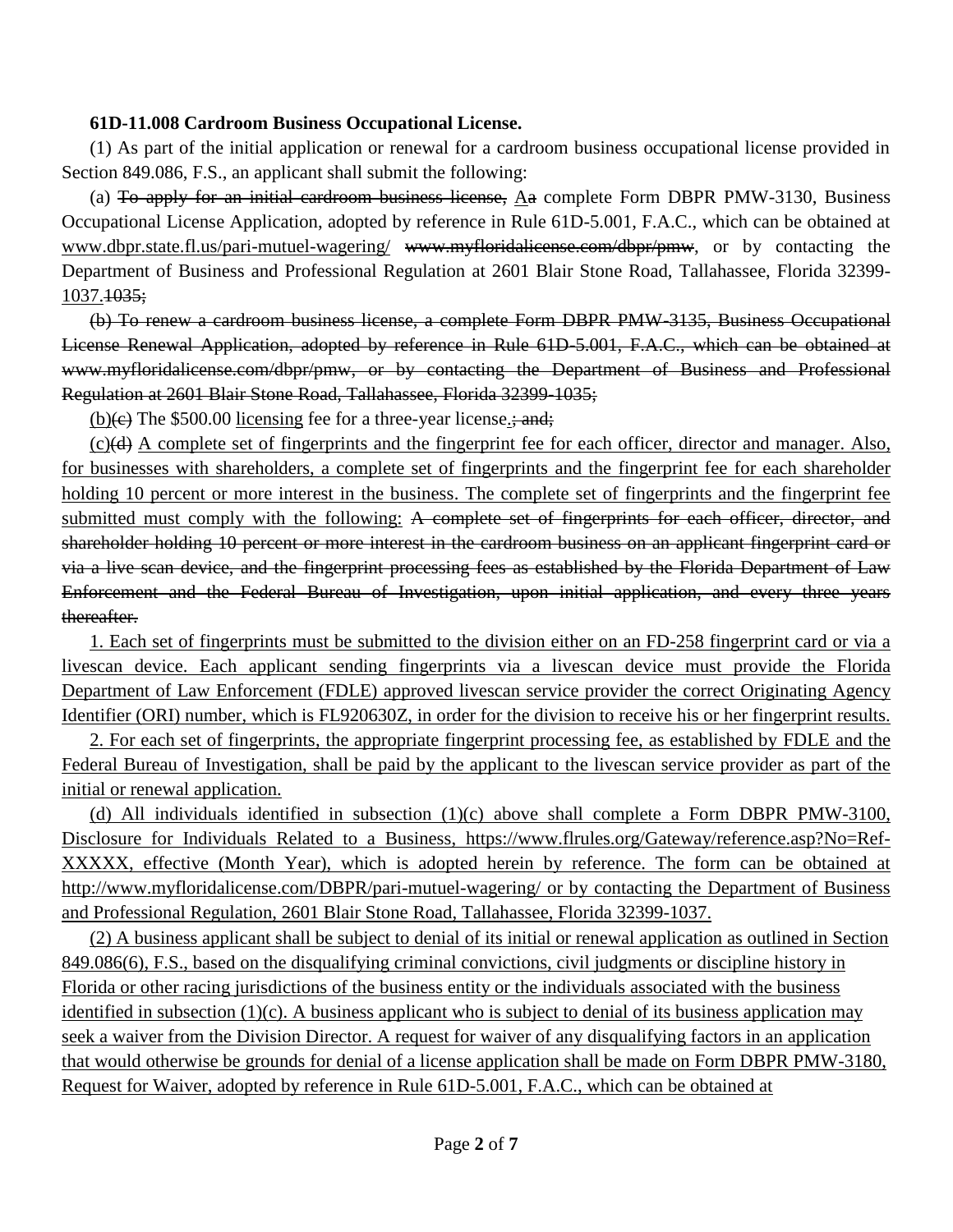www.dbpr.state.fl.us/pari-mutuel-wagering/, or by contacting the Department of Business and Professional Regulation, 2601 Blair Stone Road, Tallahassee, Florida 32399-1037. The division will process any Request for Waiver upon receipt of a complete application according to Section 120.60(1), F.S.

(3) All individuals associated with an applicant for a Cardroom Business Occupational License who require access to the cardroom shall be required to hold a valid Cardroom Employee Occupational License issued by the division. Individuals who hold a valid Cardroom Employee Occupational License issued by the division shall not be required to provide a form DBPR PMW-3100 or resubmit fingerprints as part of an initial or renewal application for a Cardroom Business Occupational License.

 $(4)$ (2) A business entity may not be issued or possess a cardroom business occupational license in this state if the corporation, partnership, or business entity, or applicant for or holder of the business entity license has been convicted of a felony or misdemeanor involving forgery, larceny, extortion, or conspiracy to defraud, or filing false reports to a government agency, racing or gaming official in this state or any other state or under the laws of the United States; or a felony or misdemeanor set forth in Section 550.105, F.S.

(5)(3) Sworn Florida Law Enforcement officers are exempt from the fingerprint requirement in subsection  $(1)(c)$  above.

(6)(4) Cardroom Bbusiness Ooccupational Llicenses issued and renewed pursuant to Section 849.086, F.S., shall have an effective date of July 1st and shall be valid for a period of three fiscal years. Applications for a cardroom business occupational license shall be submitted between May 1st and June 30th for the license period beginning July 1st of the next fiscal year. Applications received outside of this period shall have an effective date beginning July 1st of the same state fiscal year in which the application was received.

(7) All licensing and fingerprint fees are nonrefundable, except in situations where the applicant was charged in error or the applicant withdraws the application before processing begins.

(8) A request to upgrade a Cardroom Business Occupational License shall be made on Form DBPR PMW-3430, License Upgrade Application, adopted by reference in Rule 61D-14.005, F.A.C., and can be obtained at http://www.myfloridalicense.com/DBPR/pari-mutuel-wagering/ or by contacting the Department of Business and Professional Regulation, 2601 Blair Stone Road, Tallahassee, Florida 32399-1037. A license upgrade shall be granted or denied within 30 days of reciept of a completed Form DBPR PMW-3430 and any applicable fee. A License Upgrade Application shall lapse and no longer be processed by the division, if the applicant fails to provide the division with a complete application within 120 days of a notice issued by the division pursuant to section 120.60(1), F.S. An applicant seeking a license upgrade following the lapse of their previous application shall be required to reapply by submitting a completed Form DBPR PMW-3430 and any applicable fee.

(9) A license application shall lapse and no longer be processed by the division, if the applicant fails to provide the division with a complete application within 120 days of a notice issued by the division pursuant to section 120.60(1), F.S. A person with a lapsed license application shall not be eligible to participate in activities that require an occupational license. An applicant seeking a cardroom occupational license as an initial or renewal applicant following the lapse of their previous license application shall be required to reapply by submiting all materials and fees required in subsection (1) above.

(10) Any business whose occupational license has expired and who seeks a subsequent occupational license: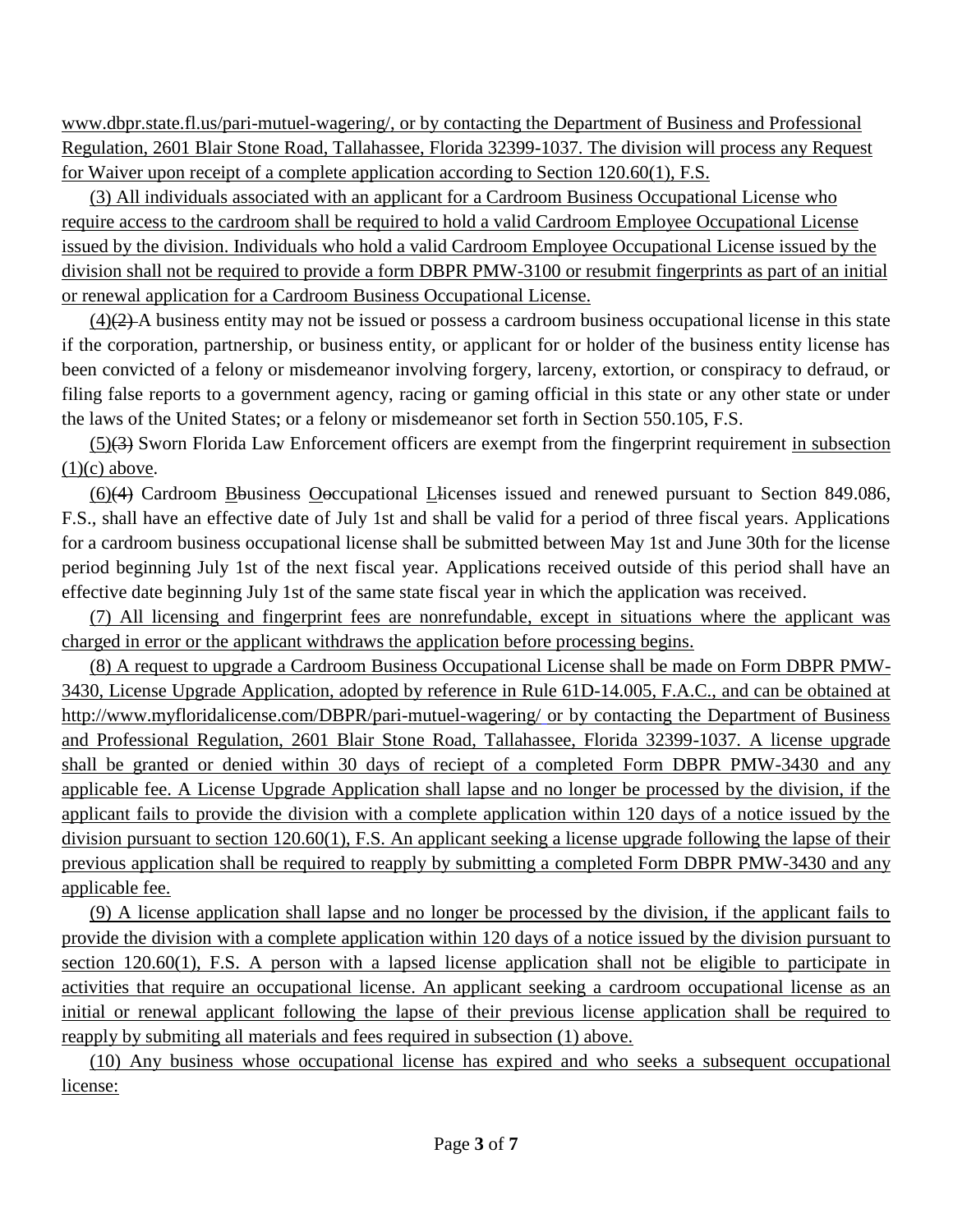(a) Within one year of the expiration of the license, shall be considered an applicant for renewal of that license;

(b) Longer than one year after expiration of the license shall be considered an initial applicant for an occupational license.

(11) Sunset Provision: In order to ensure the ongoing necessity of division rules, this rule shall sunset and cease to be effective five years following the rule's effective date, unless, prior to that deadline, the division adopts an amendment to the deadline in this sunset provision.

*Rulemaking Authority 550.0251(12), 550.105(2)(b), 849.086(4)(a), (6)(d), (f) FS. Law Implemented 849.086(6) FS. History–New 1-7-97, Amended 5-9-04, 4-12-06, 9-7-08, 7-21-14, \_\_\_\_\_\_\_\_\_\_\_.*

# **61D-11.009 Cardroom Employee Occupational License and Pari-Mutuel/Cardroom Combination License.**

(1) Food service personnel, maintenance personnel, security personnel, mutuels teller personnel, and permitholder management who possess a current pari-mutuel license and who wish to conduct any activity related to cardroom operations or conduct cardroom activities within the cardroom area for any purpose shall notify the division by completing and submitting Form DBPR PMW-3170, License Upgrade Application, adopted by reference in Rule 61D-5.001, F.A.C., which can be obtained at www.myfloridalicense.com/dbpr/pmw, or by contacting the Department of Business and Professional Regulation, 2601 Blair Stone Road, Tallahassee, Florida 32399. Upon receipt, the division shall provide a new copy of the licensee's current license to the licensee, indicating the license is sufficient for both the parimutuel and cardroom operations.

 $(1)$ (2) A person employed or otherwise working in a cardroom as a cardroom manager, floor supervisor, brush, chip counter, sorter, poker room host/hostess, surveillance operator, cashier, dealer, or any other activity related to cardroom operations while the facility is conducting card playing or games of dominoes Food service personnel, maintenance personnel, security personnel, mutuels teller personnel, and permitholder management who do not possess a current pari-mutuel license and who wish to conduct any activity related to cardroom operations or conduct cardroom activities within the cardroom area for any purpose shall apply for or renew a cardroom occupational license by completing and submitting the following:

(a) A complete Form DBPR PMW-3120, Individual Occupational License Application, adopted by reference in Rule 61D-5.001, F.A.C., which can be obtained at www.dbpr.state.fl.us/pari-mutuel-wagering/ [www.myfloridalicense.com/dbpr/pmw,](http://www.myfloridalicense.com/dbpr/pmw) or by contacting the Department of Business and Professional Regulation at 2601 Blair Stone Road, Tallahassee, Florida 32399-1037.-1035, for an initial cardroom employee license;

(b) A complete set of fingerprints and the fingerprint fee:

1. Each set of fingerprints must be submitted to the division either on an FD-258 fingerprint card or via a livescan device. Each applicant sending fingerprints via a livescan device must provide the Florida Department of Law Enforcement (FDLE) approved livescan service provider the correct Originating Agency Identifier (ORI) number, which is FL920630Z, in order for the division to receive his or her fingerprint results.

2. For each set of fingerprints, the appropriate fingerprint processing fee, as established by FDLE and the Federal Bureau of Investigation, shall be paid by the applicant to the livescan service provider as part of the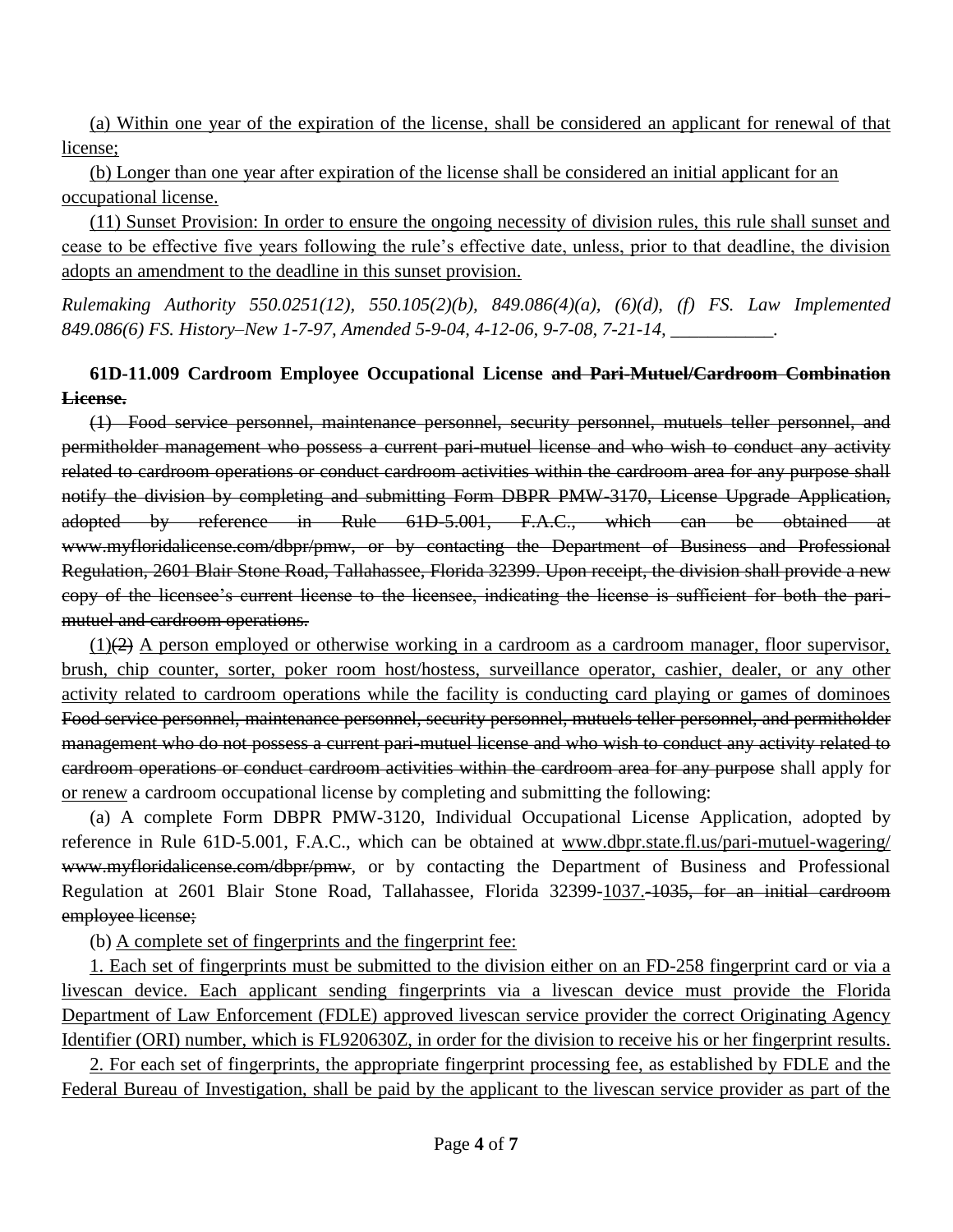initial or renewal application.

A complete set of fingerprints on an applicant fingerprint card or via a live scan device, and the fingerprint processing fee as established by the Florida Department of Law Enforcement and the Federal Bureau of Investigation, upon initial application and every three years thereafter;

(c) The cardroom employee occupational license fee, unless qualified pursuant to Sections 205.171 and 1.01, F.S., of:

1. \$100.00 \$120.00 for a three-year cardroom employee occupational license. ;

2. \$80.00 for a three-year pari-mutuel/cardroom supervisor combination license, or

3. \$15.00 for a three-year pari-mutuel/cardroom employee combination license.

(2)(3) Sworn Florida Law Enforcement officers are exempt from the fingerprint requirement of subsection  $(1)(b)$  above.

(3)(4) All occupational and fingerprint fees are nonrefundable, except in situations where the applicant was charged in error or the applicant withdraws the application before processing begins.

 $(4)$ (5) Request for wWaiver of any disqualifying factors in an application that would otherwise be grounds for denial of disapproving the license application shall be made on Form DBPR PMW-3180, Request for Waiver, adopted by reference in Rule 61D-5.001, F.A.C., which can be obtained at www.dbpr.state.fl.us/parimutuel-wagering/ www.myfloridalicense.com/dbpr/pmw, or by contacting the Department of Business and Professional Regulation, 2601 Blair Stone Road, Tallahassee, Florida 32399-1037. The division will process any Request for Waiver upon receipt of a complete application according to Section 120.60(1), F.S.

(5)(6) Cardroom Eemployee Ooccupational Llicenses and pari-mutuel/cardroom combination licenses issued and renewed pursuant to Section 849.086, F.S., shall have an effective date of July 1st and shall be valid for a period of three fiscal years. Initial and renewal applications Applications for a an initial Ceardroom Eemployee Occupational License and pari-mutuel/cardroom combination license shall be submitted between May 1st and June 30th for the license period beginning July 1st of the next fiscal year. Applications received outside of this period shall have an effective date beginning July 1st of the same state fiscal year in which the application was received.

(6) Food service, maintenance, and security employees with a valid pari-mutuel occupational license will not be required to hold a Cardroom Employee Occupational License.

(7) An individual identified in Rule  $6\underline{1D-11.008(1)}(c)$ , F.A.C., may be required to hold a Pari-Mutuel Professional Occupational License pursuant to Section 550.105, F.S., and a Cardroom Employee Occupational License pursuant to 849.086(6), F.S. These individuals may seek both licenses by submitting only the items required in subsection (1) of this rule and identifying that they intend to seek both licenses on Form DBPR PMW-3120, Individual Occupational License Application, adopted by reference in Rule 61D-5.001, F.A.C., which can be obtained at www.dbpr.state.fl.us/pari-mutuel-wagering/, or by contacting the Department of Business and Professional Regulation at 2601 Blair Stone Road, Tallahassee, Florida 32399-1037. If the division grants the application for licensure, it shall issue both a Pari-Mutuel Professional Occupational License and a Cardroom Employee Occupational License to the applicant.

(8)(7) All cardroom employee occupational licensees shall wear their photo identification, issued pursuant to subsection 61D-11.012(9), F.A.C., while on duty. A cardroom employee shall not attempt to hide his or her photo identification from any patron or from surveillance cameras.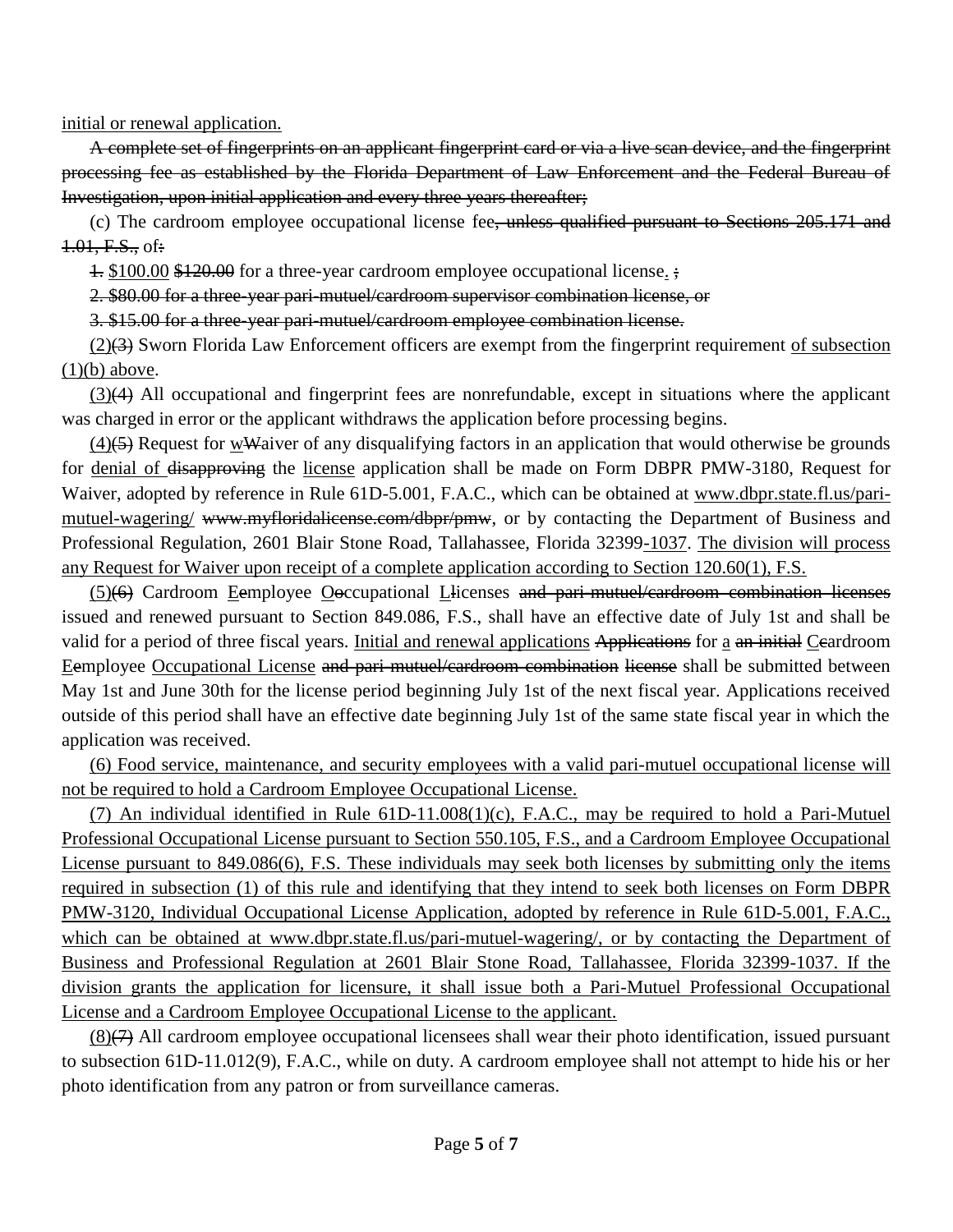$(9)$ (8) Cardroom occupational licensees shall may have the option to only wear a facility issued employee photo identification card if the employee has the Ceardroom Eemployee Ooccupational Llicense on their person at all times.

(10) A request to upgrade a Cardroom Employee Occupational License shall be made on Form DBPR PMW-3430, License Upgrade Application, adopted by reference in Rule 61D-14.005, F.A.C., and can be obtained at http://www.myfloridalicense.com/DBPR/pari-mutuel-wagering/ or by contacting the Department of Business and Professional Regulation, 2601 Blair Stone Road, Tallahassee, Florida 32399-1037. A license upgrade shall be granted or denied within 30 days of reciept of a completed Form DBPR PMW-3430 and any applicable fee. A License Upgrade Application shall lapse and no longer be processed by the division, if the applicant fails to provide the division with a complete application within 120 days of a notice issued by the division pursuant to section 120.60(1), F.S. An applicant seeking a license upgrade following the lapse of their previous application shall be required to reapply by submitting a completed Form DBPR PMW-3430 and any applicable fee.

(11) A license application shall lapse and no longer be processed by the division, if the applicant fails to provide the division with a complete application within 120 days of a notice issued by the division pursuant to section 120.60(1), F.S. A person with a lapsed license application shall not be eligible to participate in activities that require an occupational license. An applicant seeking a cardroom occupational license as an initial or renewal applicant following the lapse of their previous license application shall be required to reapply by submiting all materials and fees required in subsection (1) above.

(12) Any person whose occupational license has expired and who seeks a subsequent occupational license:

(a) Within one year of the expiration of the license, shall be considered an applicant for renewal of that license;

(b) Longer than one year after expiration of the license shall be considered an initial applicant for an occupational license.

(13) Sunset Provision: In order to ensure the ongoing necessity of division rules, this rule shall sunset and cease to be effective five years following the rule's effective date, unless, prior to that deadline, the division adopts an amendment to the deadline in this sunset provision.

*Rulemaking Authority 550.0251(12), 550.105(2)(b), 849.086(4)(a), (6)(d), (f) FS. Law Implemented 849.086(6) FS. History–New 1-7-97, Amended 5-9-04, 3-4-07, 9-7-08, 7-21-14, 1-2-18, \_\_\_\_\_\_\_.*

### **61D-11.0101 Temporary Cardroom Occupational License.**

(1) The division shall issue a temporary occupational license within 30 days of receipt of the application submitted pursuant to Rule 61D-11.008 or Rule 61D-11.009, F.A.C., when the following conditions are met:

(a) The applicant has submitted a completed Form DBPR PMW-3120 or Form DBPR PMW-3130, adopted by reference in Rule 61D-5.001, F.A.C., and has paid all applicable licensing and fingerprint fees;

(b) The applicant is in good standing and not under suspension or ineligible in Florida or any other racing jurisdiction;

(c) The division has not issued the applicant's occupational license; and

(d) If the applicant has previously applied to the division for a license, the applicant's most recent application prior to the current application for licensure did not lapse pursuant to Rule 61D-11.008 or Rule